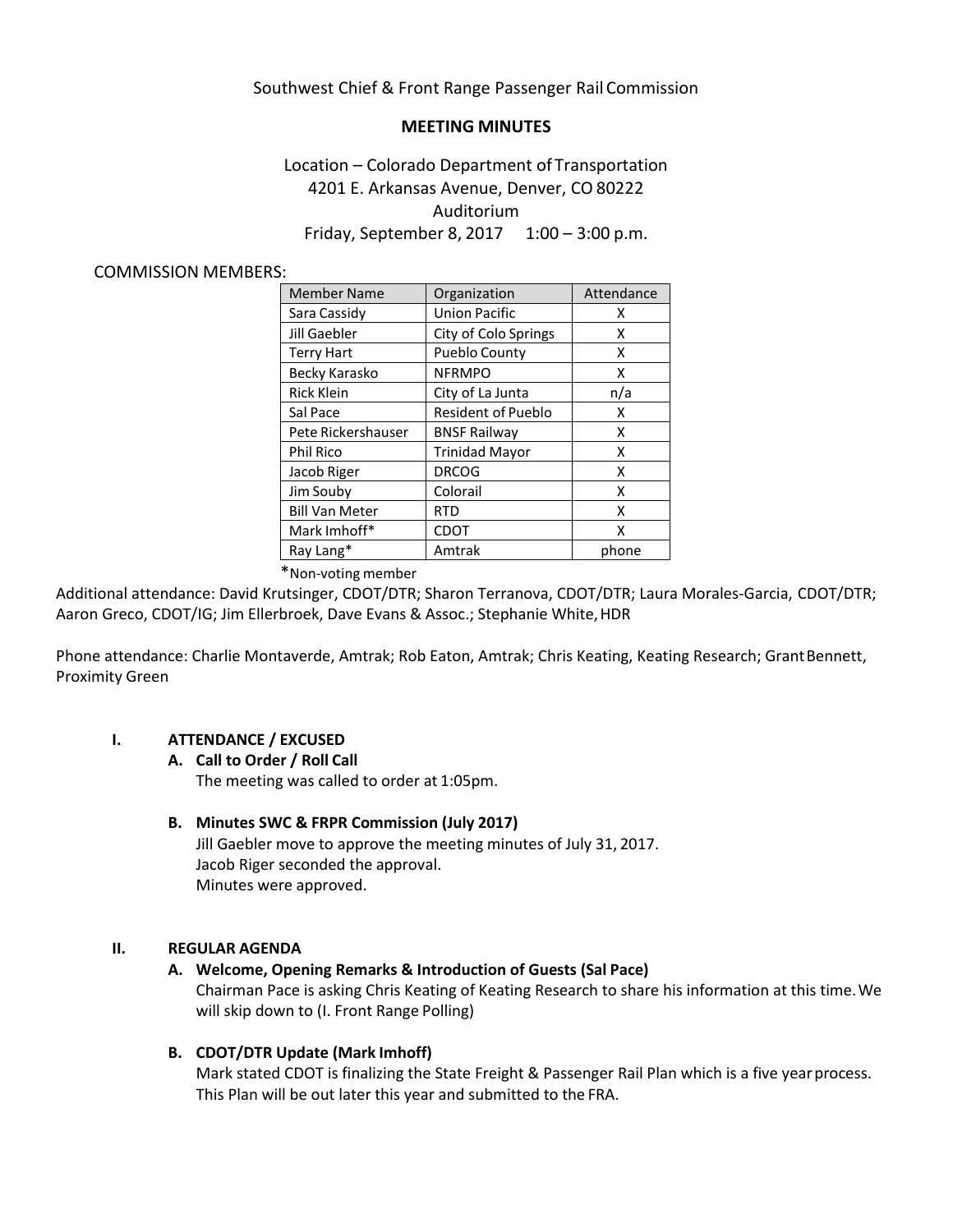Pete Rickershauser inquired on if the draft plan could be presented to this Commission and whatis the plan to address the projects being undertaken by the Commission before it is finalized, sincethe plan is an important communication tool and is a checkpoint for obtaining future Federal project funding.

Mark replied, the Rail Plan must be approved by the Transportation Commission, andpresentations will be made to different Committees along the way. The SFPRP will be presented tothe Transportation Commission on 11/17.

CDOT also has their TC pledge in for \$1.0 million for TIGER IX Grant. Jim Souby inquired if therewas a need to come in and testify for this pledge, Mark does not believe that is needed at this time. Sara Cassidy inquired if there were other TIGER Grant applications that would be supported. Mark and Aaron Greco were not entirely sure if this was the case. It is possible there might be one, we will find out later this month. CDOT may pledge highway funds to an entity for the US 85 projectnorth of Denver and it is a possibility that it may be submitted as a TIGER Grant, it is not known how the funding stream is going to be matched, and that is being worked out.

## **C. Amtrak Update (Ray Lang)**

Ray Lang briefed the Commission on Amtrak funding proposed in current HUD bill, and that Amtrak's new CEO is officially on board as of September 1, with the outgoing CEO staying on for transition through the end of the year. Re the Southwest Chief TIGER IX grant applicationbeing prepared, he stated with the three DOTs' million dollar matches and everyone teaming up to write the application, we seem to be in a very good place given everyone's commitment.

# **D. Southwest Chief Sub-Committee**

## **a. Scope of Service / Study (David Krutsinger)**

The scope of work is for \$25,000 and the contract is with WSP to provide a second setof eyes for Amtrak, BNSF capital and operating costs and communicate results for thepublic. They will assist in where we make track investments and high level investments. Whatis not in the contract is station design. We have \$29,000 of additional capacity available, and they are here to serve the Commission

Jim Souby noted that this will strengthen our overall sight and accountability, the questionis can WSP look into things like service?

David Krutsinger said Pueblo station needs and PTC would be added to the scope ofthe study.

## **b. Pueblo Thru Car discussion; PTC / other updates (Jim Souby)**

Chairman Pace said there is a gap in some of the needs for the study that can be doneusing some of our soft cost in Pueblo County or within this Commission that being the operation of our platform for Pueblo; figuring out the Positive Train Control (PTC) issue, this is abig hurdle, versus other pots of money for soft cost needs and other areas we need to address.

## **E. Pueblo County contract needs: station & operational / PTC / future funding grantopportunities**

Any other thoughts on future scope, local issues that need to be addressed? Chairman Pace noted possibly bringing in some assistance on the PTC issue and possible other funding resources including securing grants, maybe doing a stronger study with Seneca. Plan is to schedule a call withthe Federal Railroad Administration (FRA) to get definitive answers; asking Senator Gardner's office to assist in getting the FRA call scheduled. Concerning possible additional funding sources, Pete Rickershauser mentioned an additional Federal grant program which may be accessible forthe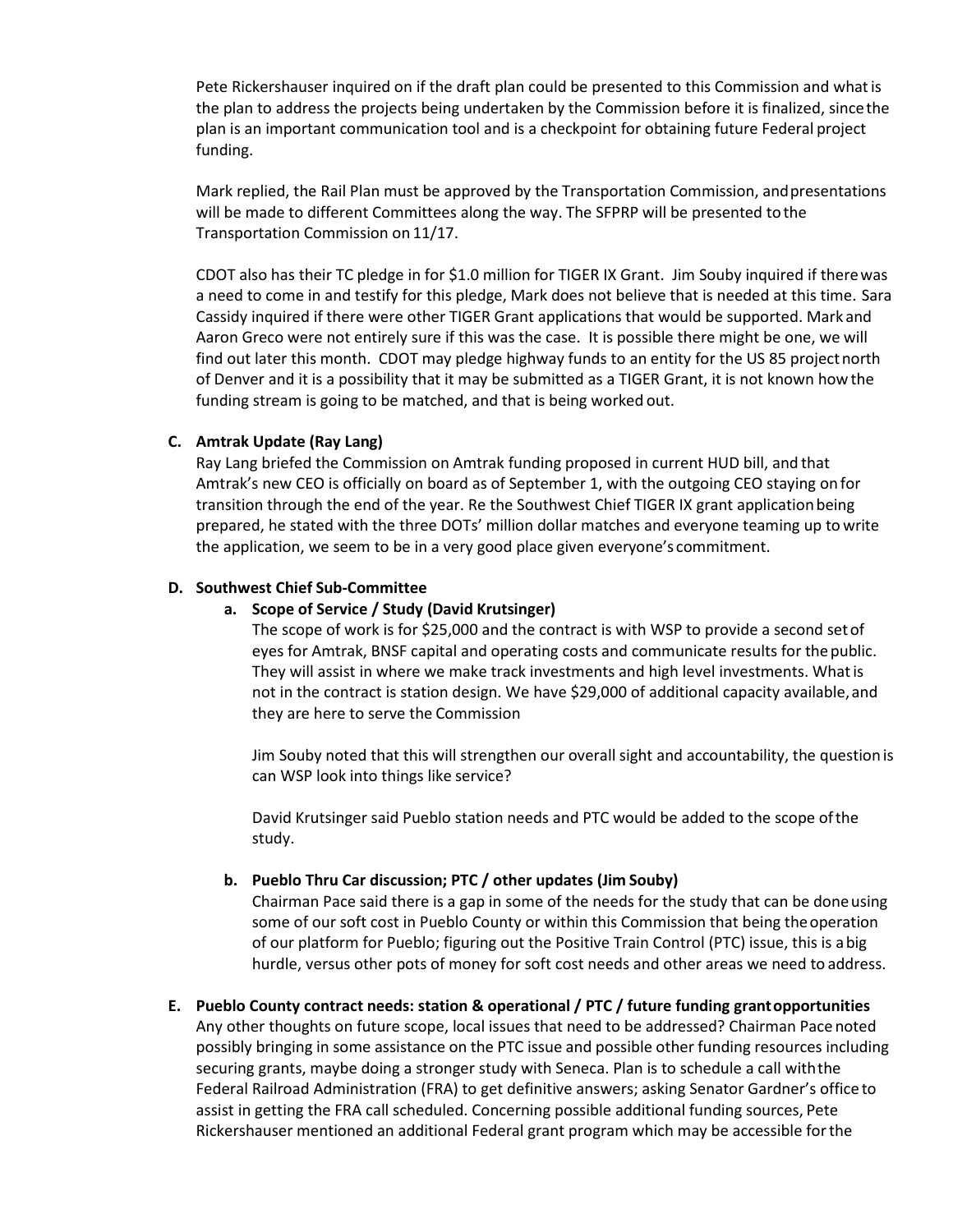Pueblo project called Consolidated Rail Infrastructure & Safety Improvement grants (CRISI). Grant Bennett was going to be asked to discuss with Seneca possibility of going after a CRISIgrant. Possibly going over what we can improve on.

Chairman Pace asked for a motion to reach out to Seneca concerning possibility of success ingoing after a CRISI grant. Jim Souby so moved. Terry Hart second All move to pass no opposition.

### **F. TIGER 9 Planning: subcommittee work / Action Item TIGER9**

Pete Rickershauser TIGER call for projects released Wednesday, September 6, 2017 withthe deadline for submissions on Monday, October 16,2017

Organizational call chaired by Rick Klein held Wednesday, August 29, participated inby representatives of KS, CO and NM – state and local communities. Meeting notes – were sentout, key points:

Range of the TIGER "ask" would be about \$25 million, compared to \$31 million in TIGER 8. Seneca Group, which prepared prior TIGER applications, is already on board to do this application.

BNSF has prepared a scope of work which ranges from the full ask in TIGER 8 to half thatscope. Most of the work would be in eastern Colorado – east of Las Animas Junction. Waiting on New Mexico and its contractor, Rio Metro, for its proposed scope of work to finalize project scopeand ask.

In addition, BNSF proposes to include in the application being able to contribute the scrapvalue recovered from the TIGER 6 and TIGER 7 projects to fund additional rail for TIGER 9. BNSF estimates applying scrap value from the prior projects to the TIGER 9 project could add another 7-8 milesof rail being replaced.

Subsequent to the call, learned State of KS and NM are each in for \$1 million match. Amtrakhas reported to be in for \$3 million. The BNSF contribution will be known after a review session and final approval this coming Monday, 9/11.

BNSF considering putting in other material costs (spikes, tie plates, ties, ballasts) and cost of installing as part of its match, which will vastly drive up the cost of the overall project and lowerthe percentage of Federal funding being requested by the TIGERapplication.

As far as applicant, TIGER 8 was Lamar, TIGER 7 was La Junta, TIGER 6 Garden City, KS) Rick Kleinis hopeful Colfax County, NM (Raton) will be the lead on this. Bill Sauble from Colfax County reports the county commissioners will vote on this next Wednesday, 9/13. Phil Rico asked if Trinidadwill need to submit the application, Pete Rickershauser said that may work, he will get Phil in touchwith the correct people.

Group has next call also next Wednesday morning, 9/13 at 10:30 am.

Key question: will Colorado Governor and Congressional delegation support this application? Is Colorado going for another TIGER grant which will take precedence?

#### **G. Front Range Rail Subcommittee (Jacob Riger)**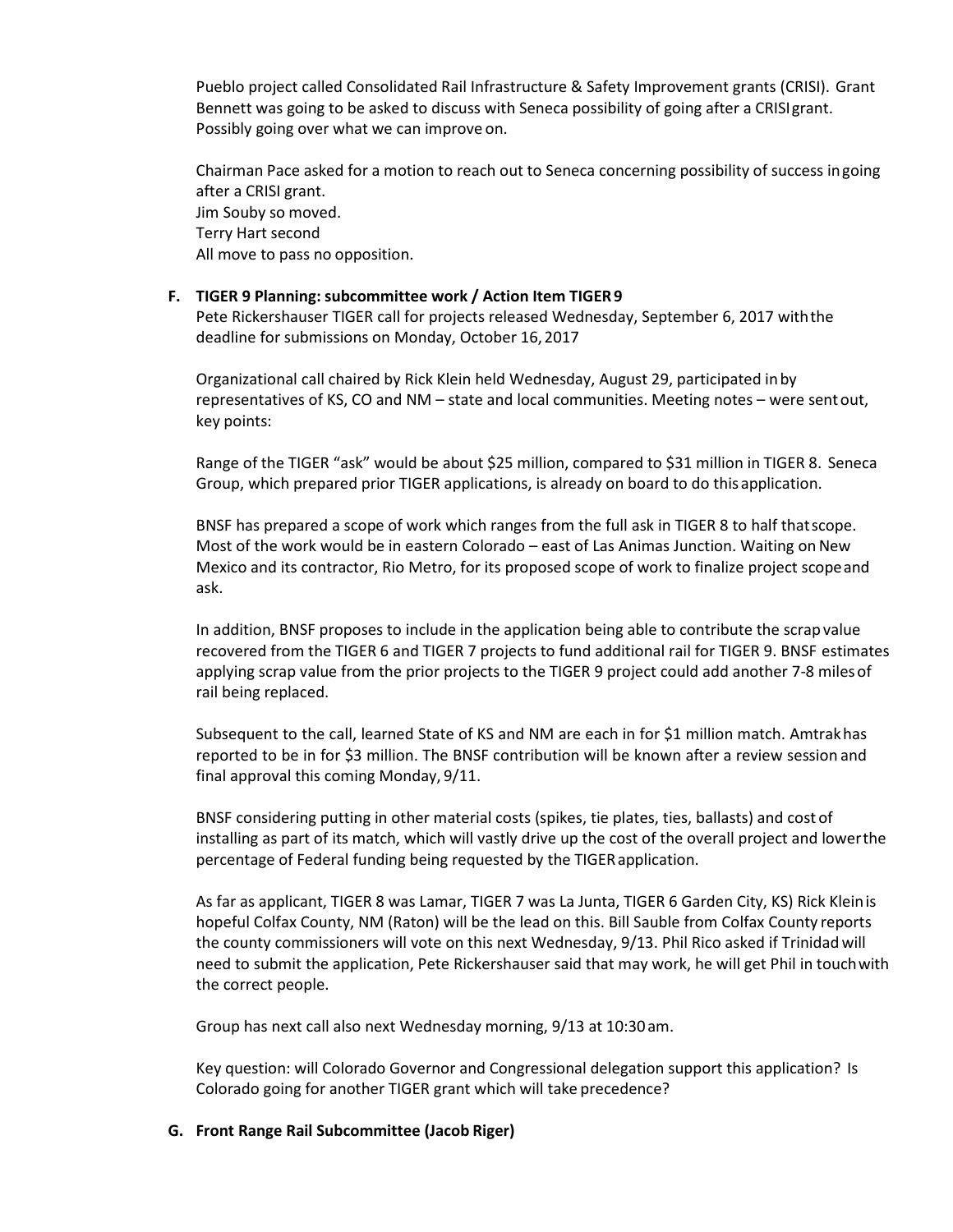#### **a. Study needs: next steps on current studies / areas needing initial study (Southmetro)**

### **b. Tangible next steps to deliver GA**

Covered a lot of ground, some key take a ways included broad support focus study onrail studies, but feel the need to be careful about asking for yet another study. Government involvement in rail was discussed at the Subcommittee meeting, and then it was decidedto focus on what is already out there. We know there is not a lot going on in the Southernpart of the state. We need something to lead us forward that istangible.

The Subcommittee feels it is important to solicit MPO support so that the regions andlocal governments get involved.

Mark Imhoff noted that there was a previous high speed rail study, the Inter-Regional Connectivity Study, jointly undertaken with RTD and completed through a FTA grant. Partof the reason for the study was to answer the question as to how to build out a broader transportation network leveraging investments already made by RTD. This is an important point, the need to make connections, and not duplicate this study, but – we need todecide what type of additional study would be meaningful. Jim Souby stated it would have to be a very distinctive plan.

Chairman Pace noted that this might be a good plan moving into the 2019 legislativesession and we may need to get prepared to ask for taxing authority in 2019 if this is the routewe choose to take. Need to plan to come to the 2019 legislative session with a real hard plan for Front Range passenger rail and hard costs for getting it done. Jim Souby said it is bestto note what all the requirements will be, when they need to be met and then put them ona timeline. They will then require financial support along the way. Jacob Riger noted the Front Range passenger rail committee did not expect to have this completed by December 1st, they were only asking the questions to move forward with a plan. Bill Van Meterstated that planning and taking those tangible steps not just a study, but for the sake of a study, but rather a line on the map with some level of buy in might have more traction. Chairman Pace stated the Legislation wants hard costs. Phil Rico inquired on what we are lookingat for taxing options. Jacob Riger answered we are not there yet, we just do not know. Mark Imhoff also responded stating we do not really know the answer to that, but no matterhow you slice it, we need to know what we can do to really entice the metro voters. Chairman Pace noted that there is a scenario to get a multi-jurisdictional agreement in place toentice everyone and get the votes in place. Phil Rico noted it is really important to stress trying to get the rail through and Chairman Pace stated the public is very supportive of this concept.

Jill Gaebler asked if other states have lobbyists and Jim Souby noted that yes some states do. Sara Cassidy noted that she thinks of this as private and not public, talking huge for private. Anything for speed is responsibility of passenger. Jim Souby noted the need toplan smart. Chairman Pace said we may be getting ahead of ourselves when talking aboutthe right of way. Pete Rickershauser noted we can't go to the legislature just saying we need another study. Sara Cassidy stated if we look at what the Rail Plan is saying that willhelp.

Jacob Riger noted that a lot of good work is in existing, past studies, but we also don't know a lot of things, like how are we going to pay – we don't know a lot of the answers to havea plan for Front Range passenger rail which can be implemented. The next meeting ofthis committee will be planned in the next few weeks. David Krutsinger said he is glad to give Jacob and the MPO the questions which need to be answered in conjunction withpast studies to get the answers needed to move forward.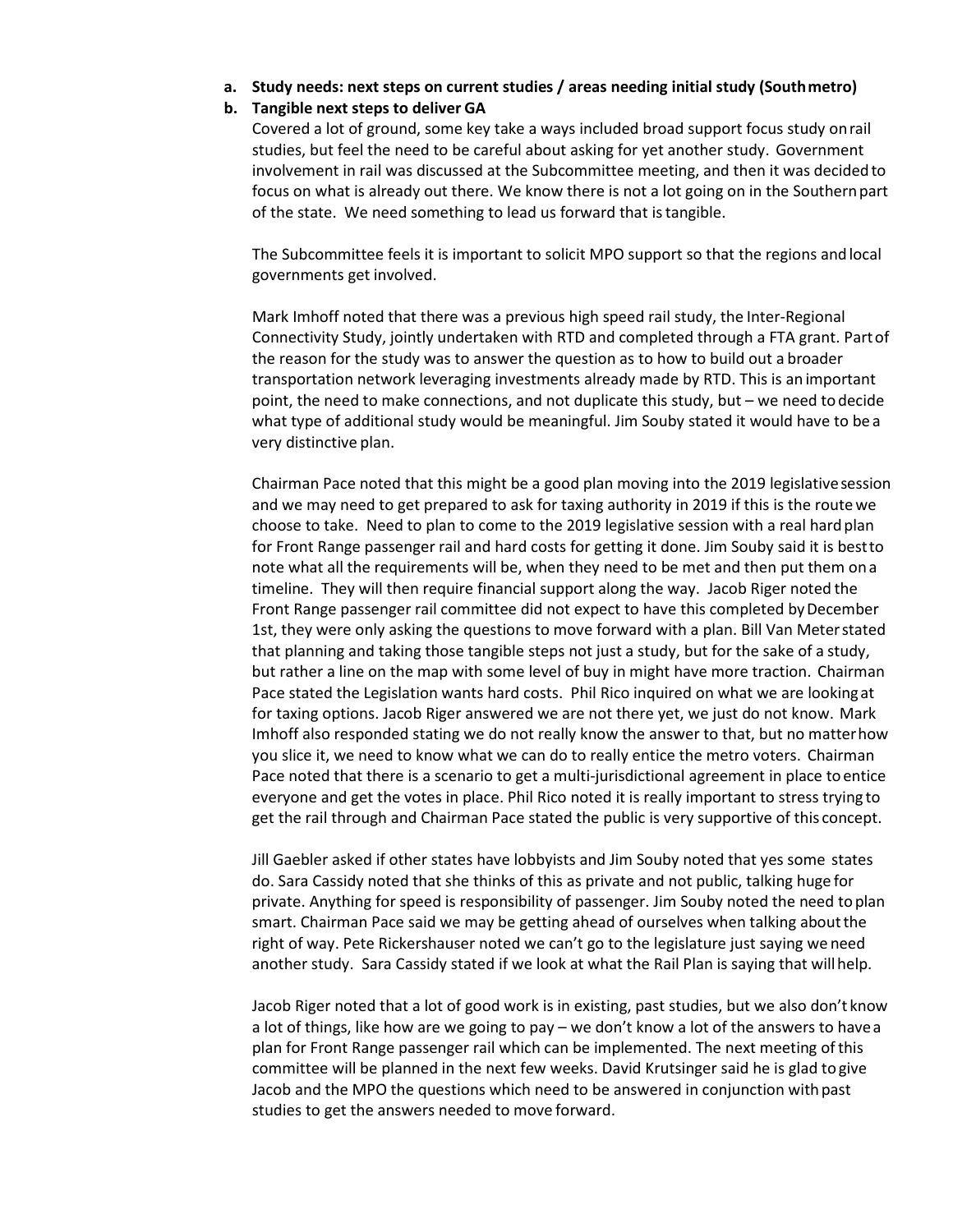### **H. Discussion on proposals / Action on proposals**

## **I. Update from Sal on polling, re Front Range Rail**

Chris Keating, Keating Research, presented results of a random telephone poll of 503 votersfound that voters statewide prefer the idea of expanding passenger rail opposed to expanding interstate infrastructure or bus service. The poll found six out of 10 people are in favor of using \$50 millionof the proposed \$700 million dollar sales tax increase proposed to expand Colorado's passengerrail service, linking the Front Range Cities from Pueblo to Fort Collins. Voters also preferexpanding commuter rail services over expanding commuter bus nearly 2 to1.

The question was asked by rotating the bus and rail in the first half of each question.

Methodology for the research included: live interviews – telephone survey list of voters, randomby professional interviewers included cell phones 50% cell and 50% landline.

Survey was done between March 8 and March 13, 2017 as the Legislature was debating taxation.

Statewide poll – no idea how strong of a following with party lines not taken intoconsideration. Opposition from the rural side.

## **J. Governance Update / Charter Proposal**

## **a. Action item on governance**

There are 12 existing Colorado State Statutes, different governance types. We also have the Rail Plan which is being updated.

## **K. Future needs**

## **a. Presentations – dates & groups**

Chairman Pace and Vice Chairman Riger need to be prepared to brief the TLRC on 11/2 on the Commission's activities, and suggested brief to the Transportation Commission attheir November meeting.

Jacob Riger said the Denver Metro Chamber is a good organization to keep in mind. Jill Gaebler agreed that the Denver Metro Chamber would be good to keep in the loop, she reports back to them after these meetings. Chairman Pace inquired what we would do ifwe went to the Chamber. Jacob Riger noted that funding would be premature, but therewould be educational opportunities. Becky Karasko stated it would be a good idea to start including some of these groups to let them know the status. Jill Gaebler noted that RTA does have a surplus that could benefit SWCFRPRC. Jim Souby said it might be beneficialto have these discussions down the corridor. Bill Van Meter said you can try and sit downwith some of these agencies.

# **b. TLRC / Legislative Report**

Ed Icenogle would be an ideal representative to present on this.

# **L. Next meeting date(s)**

Ray Lang mentioned Amtrak's operation of commuter/state passenger service in conjunctionwith the Federal 209 rule coming from PRIIA. He said he would arrange for an Amtrak presentation at the next Commission meeting concerning models where Amtrak provides passenger service under state partnership programs. Decided next Commission meeting would go lighter on SouthwestChief